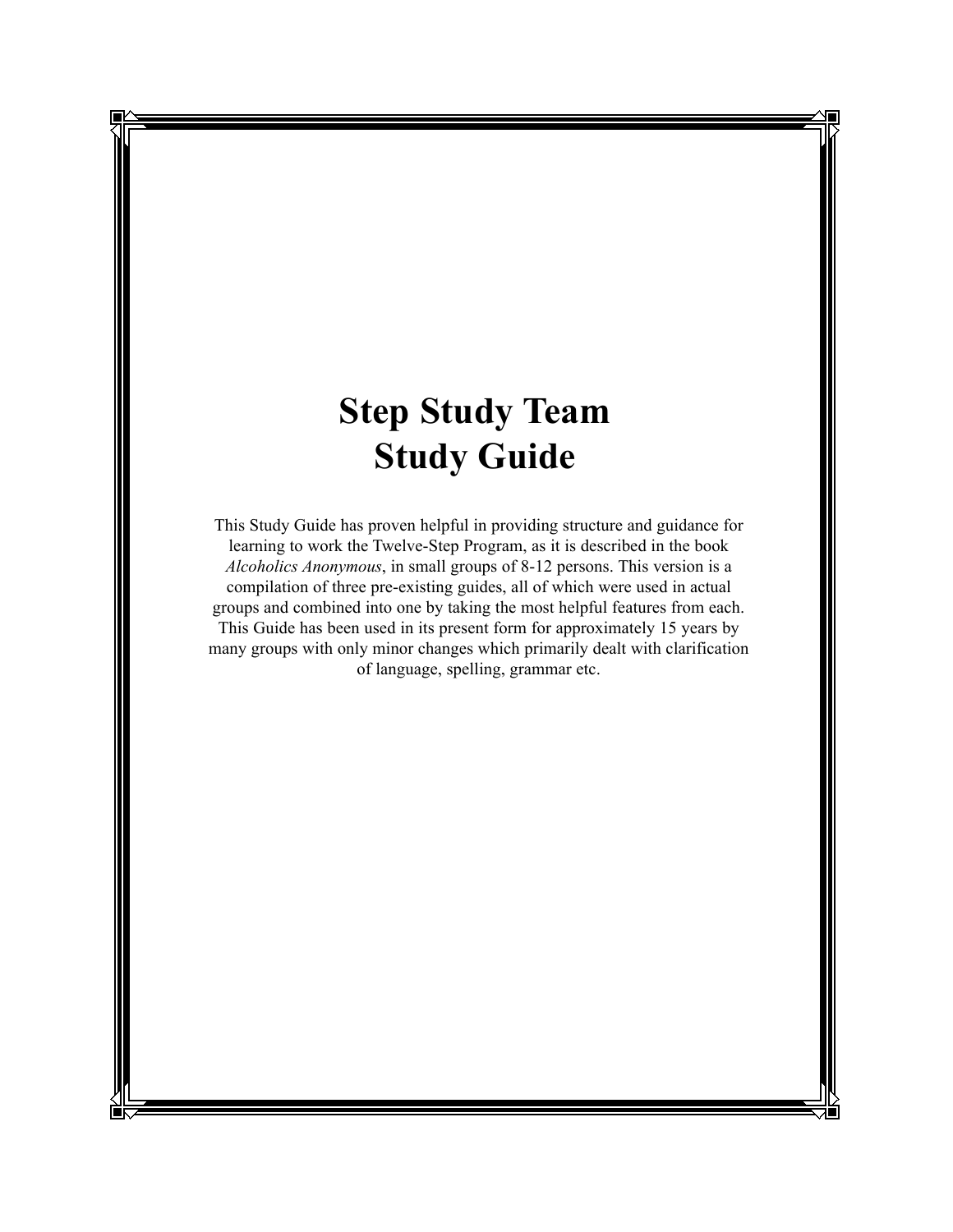# **Step Study Teams**

### **I. Purpose**

**a.**To provide the person who has not worked the Steps with the motivation and assistance in "working" the Steps.

**b.** To provide those who have worked the Steps with an opportunity and motivation to do it again and to share your experience, strength and hope in the benefits of trying to practice these principles.

#### **II. Plan**

**a.** Teams of no more than 12 persons will be formed (8 to 10 are preferred). The make-up of each team will be approximately 3 to 5 members who have worked the Steps in the manner described in the Big Book and 8 to 9 members who have never worked the Steps in this manner, but who are willing to try.

**b.** Each team will select its own meeting place and meeting time, preferably at a time which does not conflict with normal A.A. meetings. TEAM MEETINGS ARE NOT A SUBSTITUTE FOR A.A. MEETINGS AND FELLOWSHIP!!

**c.** At the preliminary meeting all present will:

(1) Exchange telephone numbers and addresses and select a meeting place.

(2) COMMIT TO STAY WITH THE TEAM UNTIL ALL MEMBERS HAVE COMPLETED THE STEPS.

(3) Commit to do the steps according to the Big Book and The Twelve and Twelve.

(4) Those persons who have not previously done the Steps will be asked to commit to do them at least once more with another Step Study team after completion of this group. The purpose of this commitment is to get into the habit of "Carrying the Message" and to perpetuate the program of recovery among newer members of Alcoholics Anonymous.

(5) Commit to making telephone or personal contact with one or more members of the team during each week for the duration of the study. This is to encourage sharing of problems or experience with the assignment that week.

(6) COMMIT TO ATTEND THE MEETINGS EXCEPT IN RARE AND EXTREMELY UNUSUAL CIRCUMSTANCES. EACH MEMBER REALLY NEEDS TO BE PRESENT EVERY WEEK. If a member cannot be present, it will be his/her responsibility to call another member and explain what the problem is so that the team will not be delayed. Each team is autonomous and the team's group conscious should determine whether a member should be dropped for non-commitment. It is important to give the team's function priority over any one individual.

**d.** After the initial meeting (Week 1), no one should be added to the team. If someone has a slip or is not living up to their commitment to the team, the team as a group must decide if they want to allow them to continue with the team.

**e.** When the team has completed the Steps, it will disband. The estimated time to complete the steps is 15-20 weeks.

### **III. Meeting Format**

**a.** There is no formal meeting format and each team is free to select its own. Most groups rotate the chairmanship from week to week and simply discuss the assigned material and share their experience in applying it to their lives.

**b.** Each member must come to the meeting having read the assignment and studied those portions of the Big Book and /or Twelve and Twelve which relate to the Step under discussion, and having done his /her assignment.

**c.** The function of the team will be to help individual members apply the principles of each of the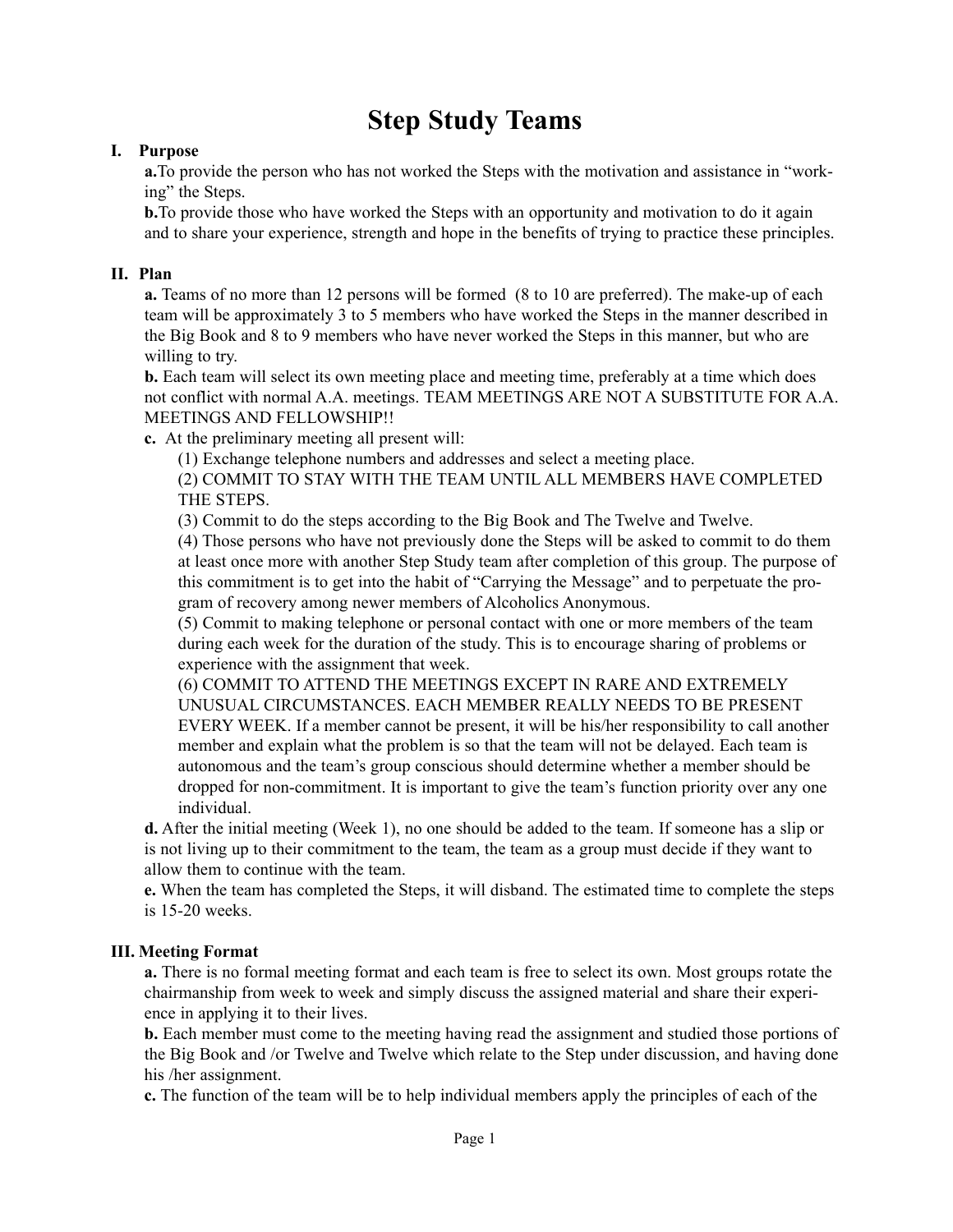Twelve Steps in their own life and share their experience in the discussion on each Step. **d.** It is necessary that each member of the team obtain a study notebook to record his/her notes, assignment, etc.

#### **IV. After Completion**

As teams complete the Steps, new teams will be formed to help newcomers and others who want to participate. A nucleus of experienced members (3-5) should accept new members on a first-come, first-served basis.

#### **V. About Co-ed Groups**

There is no reason why the teams cannot be co-ed, but it is recommended that should they be co-ed, that equal numbers of male/female be included. No problems need be encountered in the Forth and Fifth Step areas as long as the principles of the program are being followed.

#### **Step Study Outline and Assignment Sheet**

The following pages contain a suggested homework assignment and meeting guide for use in the weekly meeting of the Step Study team. The time given for any particular study can be extended or shortened as each team chooses. When the study is completed, each member will have read through chapter seven of the book *Alcoholics Anonymous* including the Preface and Forewords to all editions.

This diagram is a handy reference for where the steps are located in the Big Book.

| Step 1       | The Doctors Opinion<br>Bill's Story<br>There Is A Solution<br>More About Alcoholism |
|--------------|-------------------------------------------------------------------------------------|
| Step 2       | We Agnostics                                                                        |
| Steps $3-12$ | How It Works<br>Into Action<br>Working With Others                                  |

PLEASE KEEP IN MIND AS YOU ARE WORKING THROUGH THIS STUDY GUIDE THAT EVERYTHING IN IT IS TAKEN DIRECTLY FROM THE BIG BOOK AND TWELVE AND TWELVE. IT IS INTENDED AS A STUDY AID TO BE DONE IN SMALL GROUPS – NOT AS AN INDIVIDUAL GUIDE TO STEP STUDY FOR AN INDIVIDUAL.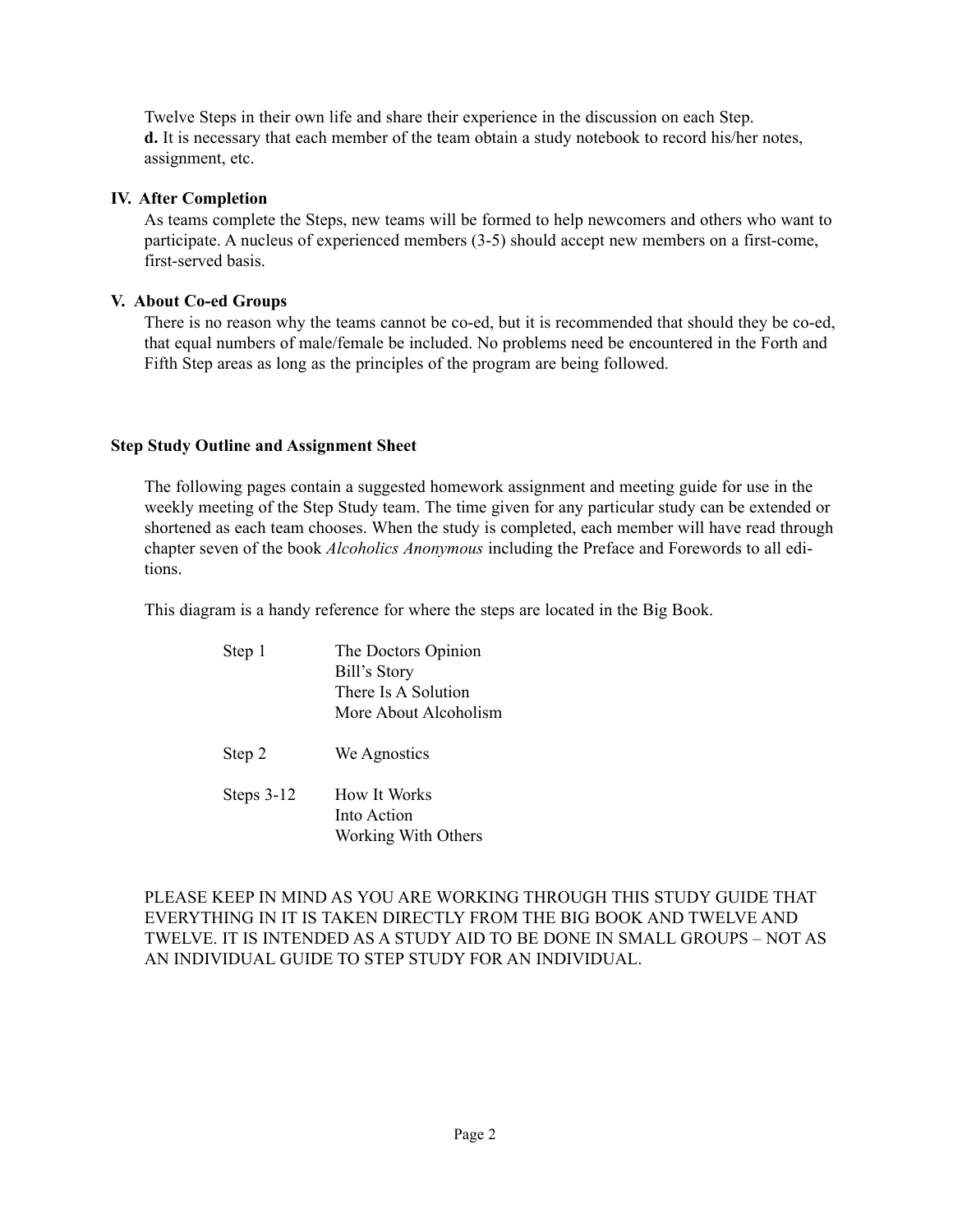# **-------------------------------------------------------------------------------------------------------------------------------------------- WEEK ONE**

DATE GHAIRPERSON

Go over pages 1 &2 of this guide regarding the Purpose, Plan and Meeting Format. It is important that the COMMITMENT section of this outline be carefully reviewed and that every member of the team thoroughly understands that he or she is committing to do the Steps – ALL of the Steps. It is understood that any member could possibly have one or more absences; perfect attendance is not absolutely required but certainly recommended. It is most helpful that everyone be present as much as possible and that communications develop between the team members so that they know how the other team members are progressing and how they are feeling about the team study.

At this first meeting you should determine the following:

1. Definite meeting place and time. Check over the calendar for the upcoming months so if there will be any conflicts with the meeting time (Vacations, Final Four, Derby Week, Holidays, etc.) These should be plotted out in advance so that confusion can be avoided later on.

2. As the meetings are generally held in someone's home, and you all will want coffee, coke, etc., some sort of "kitty" arrangement should be set up at this time to defray expenses.

3. Make sure that everyone understands that for the first few weeks, through week #7, each person will be responsible for writing out on paper his/her comments and reflections on a certain portion of the Big Book. These comments will be read aloud to the group at the next meeting, and will be read verbatim, without ad-libbing.

**ASSIGNMENT FOR WEEK TWO:** Read the Preface, Forewords to the First, Second, Third and Fourth Edition plus the Doctor's Opinion. Buy your notebook and write down your own reaction to the material you have read. Your written reaction to the reading assignment will be read aloud to the group verbatim without ad-libbing.

In a separate section of your notebook, begin to write "How I was powerless over alcohol". It is equally important to write any reservations you may have that you are, in fact, powerless over alcohol. This writing will become a running log of your thoughts, memories, identifications etc. as you study through Chapter 4 of the book *Alcoholics Anonymous*. At each meeting, the team members will read what they have written on powerlessness during that week. It is important that you share your progress, as well as your misgivings, on Step One in the group discussion.

--------------------------------------------------------------------------------------------------------------------------------------------

# **WEEK TWO (BEGINNING OF DISCUSSION ON STEP ONE)**

Date Chairperson

Note that the Foreword to the First Edition states: "To show other alcoholics precisely how we have recovered is the main purpose of this book." Compare this with the language on page 29 at the end of chapter two where it is stated, "Further on, clear cut directions are given showing how we recovered." This is the task this team is about to undertake.

At the beginning of the meeting, each person should read aloud their notes on their reaction to the reading assignment and their writing on "How I am powerless over alcohol." After everyone has read thier assignment, The chairperson should read the 6 questions below aloud and open the floor for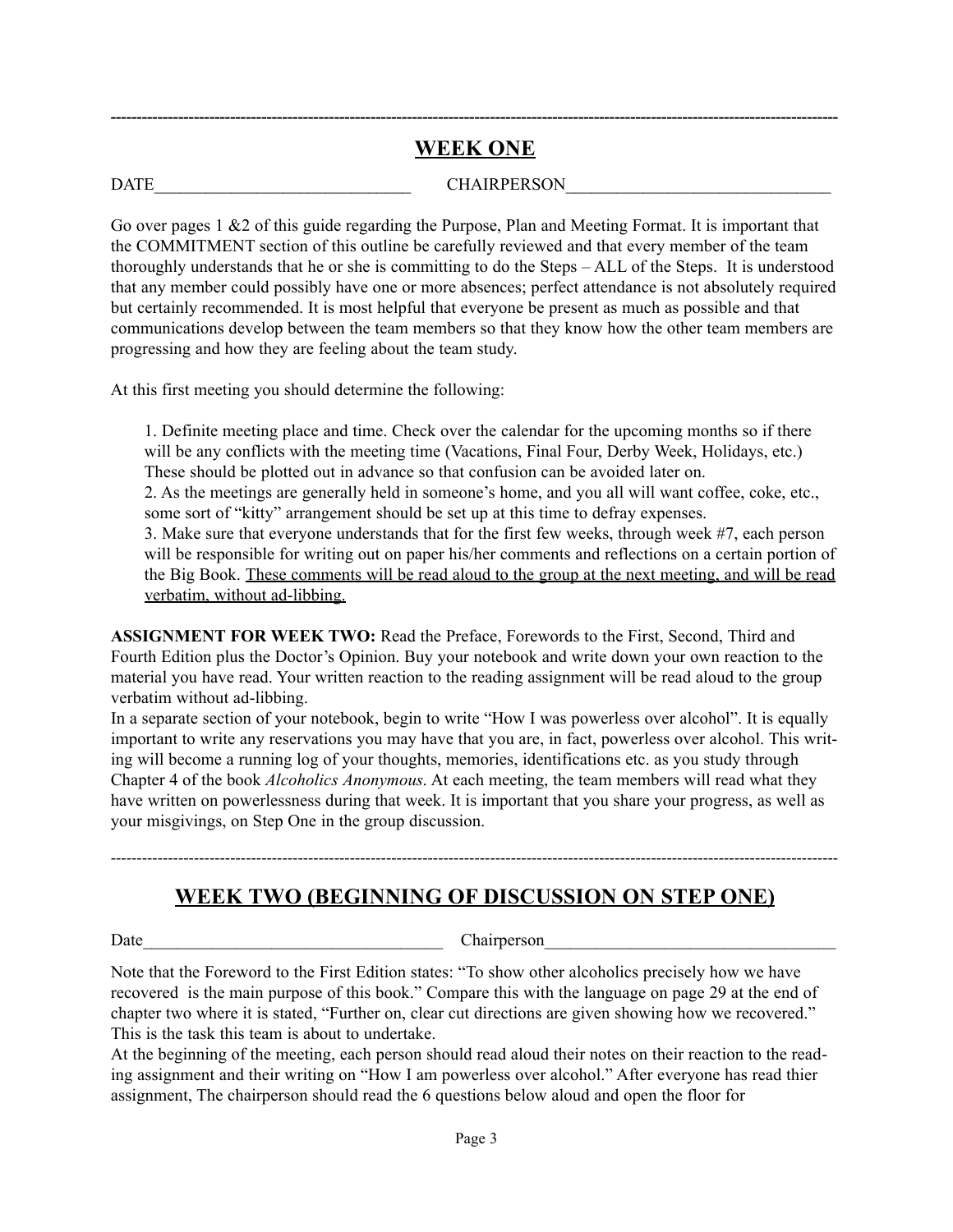discussion.The questions will help stimulate discussion on the material read and help the team members share in terms of their own experience.

1. Were you aware that your illness affected both your mind and your body?

2. Have you ever experienced the phenomena of "Craving"? (page xxvi)

3. Did you reach the point where you could not differentiate the "True from the False"?

4. Did your alcoholic life seem normal to you?

5. The Doctor seems to say that a "Psychic change" must occur. What is a psychic change? (Spiritual awakening?)

6. Can you accept the fact that alcoholism "has never been, by any treatment with which we are familiar, permanently eradicated"?

These and other questions will occur to the group, and each should be discussed at some length if they weren't discussed in the open discussion portion of the meeting.

**ASSIGNMENT FOR WEEK THREE:** Read chapter one, "Bill's Story," and write down your reaction to this chapter. Be prepared to discuss this material as it applies to your life. Continue to write how you are powerless over alcohol.

--------------------------------------------------------------------------------------------------------------------------------------------

# **WEEK THREE (CONTINUING DISCUSSION OF STEP ONE)**

Date Chairperson

At the beginning of the meeting, each person should read aloud their notes on chapter one, "Bill's Story" and this week's additions to their writing on "powerlessness." Next, the chairperson should read the 14 questions below and open the floor for discussion.

- 1. Did you ever ask, "was I crazy?" ( page 5)
- 2. Did you ever feel the remorse, horror and hopelessness of the next morning? (page 6)
- 3. Did your ever seek oblivion? (page 6)
- 4. Did your mind ever race uncontrollably? (page7)
- 5. Did you ever feel lonely? (page 8)
- 6. Did you ever feel fear? (page 8)
- 7. What was your reaction to religion, the church and God? (page 10)

8. Note what happened to Bill's prejudice against "Their God" when he began to apply his own concept of God. (page12)

9. Did you know that "nothing more was required of me to make my beginning" than willingness or a willingness to believe?

- 10. Doesn't Bill essentially take the First through the Eleventh Steps at this time? (page 13)
- 11. Notice how Bill was instructed to find God's Will and pray. (page 13)
- 12. Has your common sense become "uncommon sense"? (page 13)
- 13. Does Bill take the Twelfth Step? (page 14)
- 14. Does the program work in all of Bill's affairs? (page 15)

The foregoing are simply samples of questions that may occur or points that may be raised. What was of particular significance to you in this chapter? What did you find that you could not accept?

**ASSIGNMENT FOR WEEK FOUR:** Read chapter two, " There Is A Solution," write down your reactions and be prepared to discuss these reactions. Continue to write how you are powerless over alcohol and begin to write down your thoughts on how your life has become unmanageable.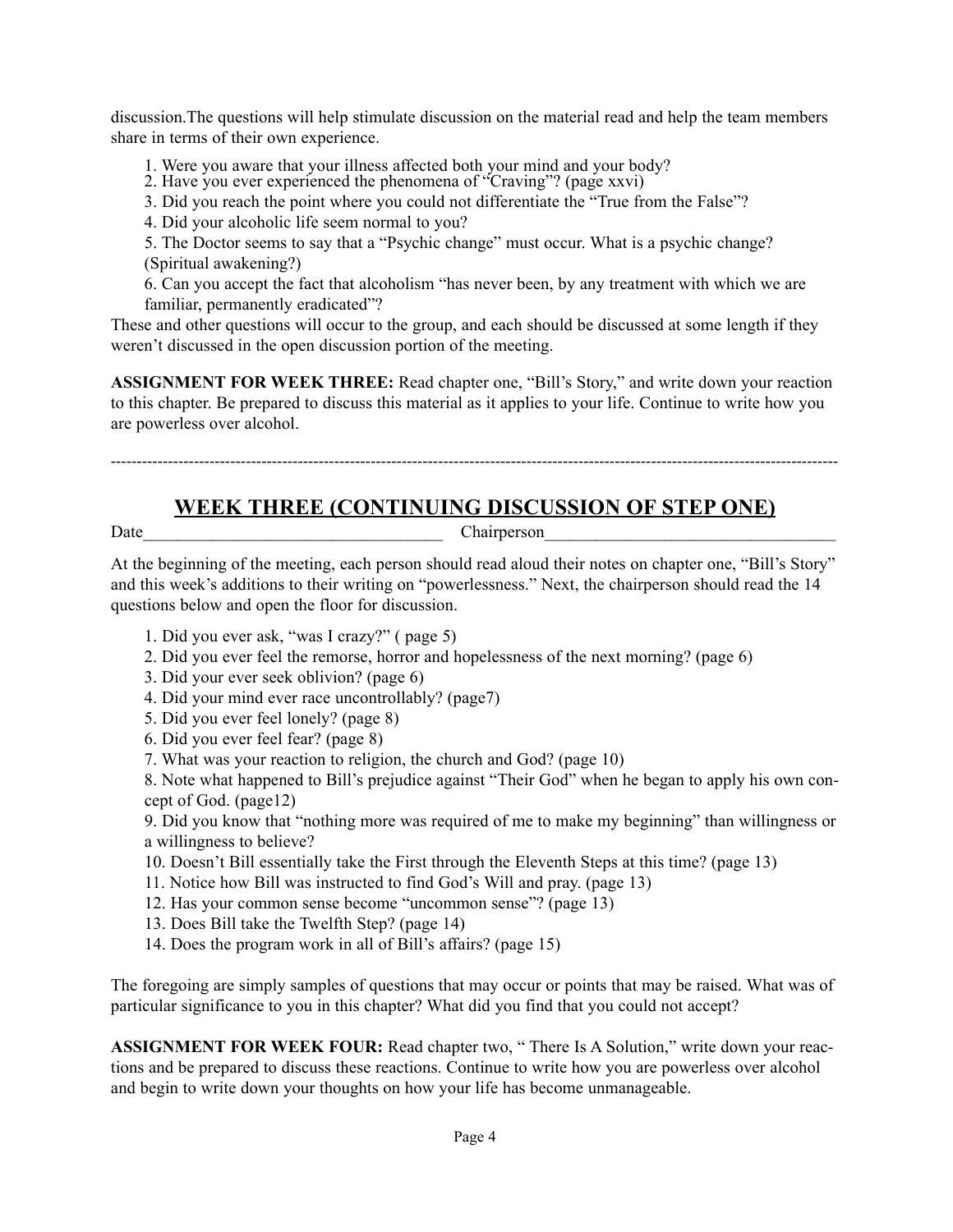# **WEEK FOUR (CONTINUING DISCUSSION OF STEP ONE)**

--------------------------------------------------------------------------------------------------------------------------------------------

DATE CHAIRPERSON

At the beginning of the meeting, each person should read aloud their notes on chapter two, "There is a Solution" and their writing about "powerlessness and unmanageability." Next, the chairperson should read the 17 questions below and open the floor for discussion.

- 1. What parts of the chapter can you apply to your life?
- 2. What is your reaction to the membership of A.A.?
- 3. Did your alcoholism "engulf all whose lives touched the sufferer's" and what was their reaction?
- 4. Do you see how you can reach another alcoholic? (page 18)
- 5. Note on page 20, the book answers "What do I have to do?"
- 6. Have you been asked the questions on page 20 by yourself or others and what were the answers?
- 7. From your examination of yourself in the past weeks and your reading of this chapter, are you a "Real Alcoholic?"
- 8. If not, why not? Discuss this with your team.
- 9. Did you have control over alcohol?
- 10. Did you do absurd and incredible and tragic things while drinking?
- 11. Were you a Jekyll and Hyde?

(These questions and observations on page 21 may help you with your writing on powerlessness over alcohol):

- 12. Why did we drink the way we did? (page 22)
- 13. Why do we take that one drink? Why can't we stay on the water wagon?

14. What has become of the common sense and the will power that we still sometimes display on other matters?

- 15. Did you ask yourself these questions?
- 16. Had you lost the power of choice described on page 24?
- 17. Have your ever said "What's the use anyhow?"

"There Is A Solution" (page 25) "The great fact is just this and nothing less: That we have had deep and effective spiritual experiences". Read and understand the rest of this paragraph and Appendix II because it is an outstanding summary of what happens in the program.

Our alternative to the solution is to "go on blotting out the consciousness of our intolerable situation as best we could or to accept spiritual help". Note that Appendix II is referred to again on page 27. It is suggested that the chairperson read Appendix II aloud and open a discussion of what it contains.

**ASSIGNMENT FOR WEEK FIVE:** Go back to the notes you started on "managing" your life. As thoughts occur to you about whether you can or cannot manage your life, continue to write them down. Read chapter three, "More About Alcoholism," and write down your reactions.

# **WEEK FIVE (CONTINUING DISCUSSION OF STEP ONE)** DATE CHAIRPERSON

--------------------------------------------------------------------------------------------------------------------------------------------

At this time, each person should read their notes on chapter three, "More About Alcoholism" and their notes on unmanageability. After everyone has read their notes, the chairperson should read aloud the 7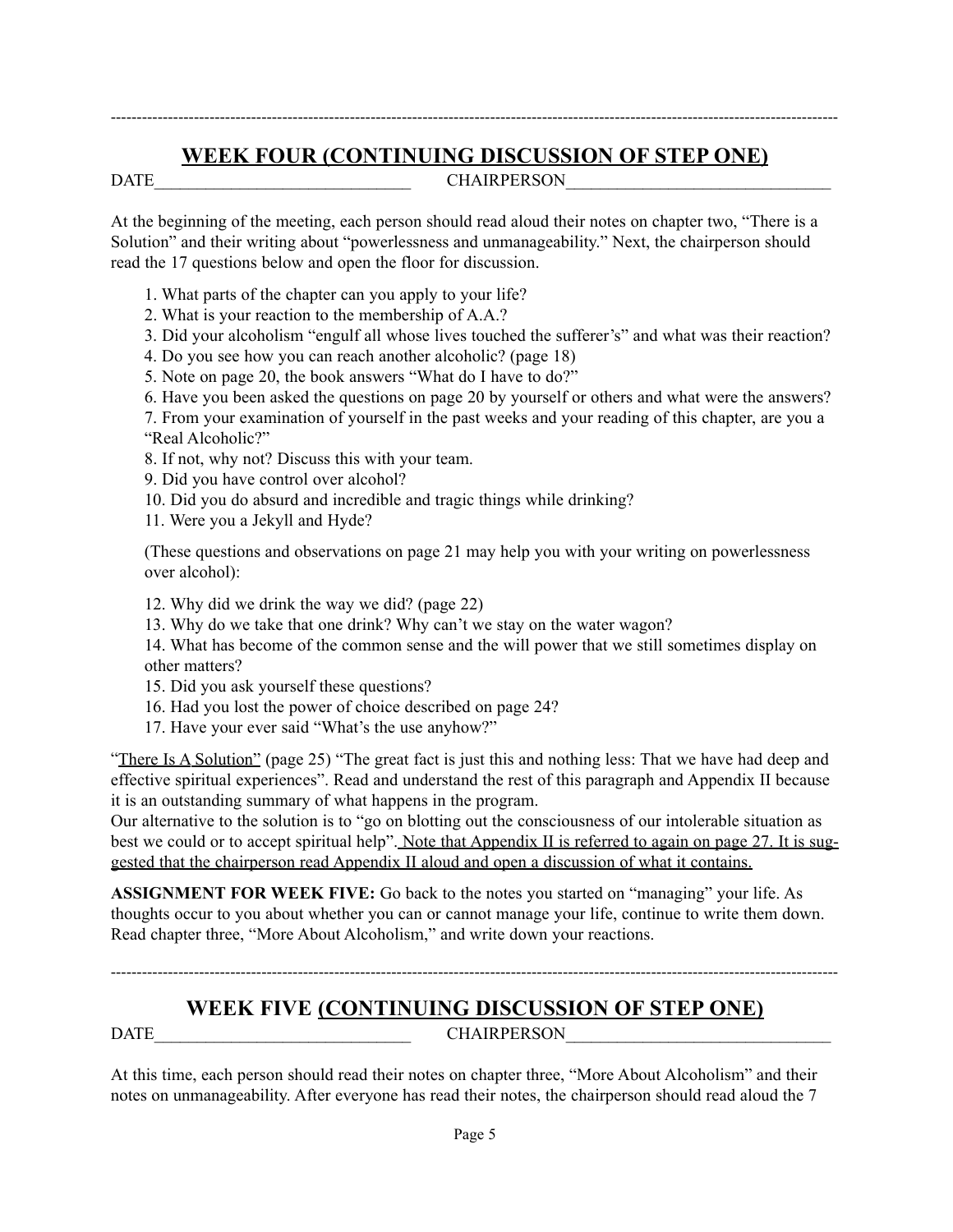questions below and open the floor for discussion.

1. Did you have the "great obsession"? (page 30)

2. Has your writing in your notebook listed those things you attempted to do to control your use of alcohol and your failure to do so?

3. Did you have reservations of any kind of any lurking notion that you will some day be immune to alcohol? (page 33)

4. Can you identify with the mental states that precede a relapse into drinking?

5. Do you understand that these mental states are the "crux of the problem"? (page 35)

6. Do you understand why an actual or potential alcoholic will be absolutely unable to stop drinking on the basis of self-knowledge? (page 39)

7. Note the doctor's reaction to alcoholism on page 43. Also note the solution at the bottom of page 43.

ASSIGNMENT FOR WEEK SIX: Read chapter four, "We Agnostics." Write down your reactions to the contents of this chapter.

By now you should have completed writing most of your memories about why you are powerless over alcohol and how your life is unmanageable. If you are having difficulty with these assignments, discuss this with the group. Also, your sponsor may be able to help you with this.

# **WEEK SIX (BEGIN DISCUSSION ON STEP TWO)**

--------------------------------------------------------------------------------------------------------------------------------------------

DATE CHAIRPERSON

At the beginning of the meeting, each person should read their reactions to chapter four, "We Agnostics." Then the chairperson should read aloud the 18 questions below and open the floor for discussion.

1. Do you accept the fact that you have only two alternatives if you are alcoholic--an alcoholic death or to live life on a spiritual basis? (page 44)

2. Have you lacked power to manage your life? (page 45)

3. Note that the "main object of the book is to enable you to find a Power greater than yourself which will solve your problem".

4. Have you had honest doubts and prejudices about "God"? (page 45)

5. What has been your reaction to the word, "God"?

6. What will God look like, what will it be like when you find God, and where did you get these ideas?

7. Had you abandoned the idea of God entirely? (page 45)

8. Are you willing to lay aside your previous beliefs or prejudices and express even a willingness to believe in a Power greater than yourself? (page 47)

9. What is your concept of God? (page 47)

10. Do you recognize that when you say "yes" to question number 8, that you are "on the way"? (page 47)

11. Note that the book once again refers you to Appendix II at this point. What is it that Appendix II says that is indispensable?

12. Have you been open-minded or have you been obstinate, sensitive and unreasonably prejudiced about discussion of God? (page 48)

13. Now that you have completed this chapter, what reservations do you have?

14. Have you been biased and unreasonably prejudiced about the "realm of the spirit"? (page 52)

15. Did your ideas work? Will the God idea work? (page 52)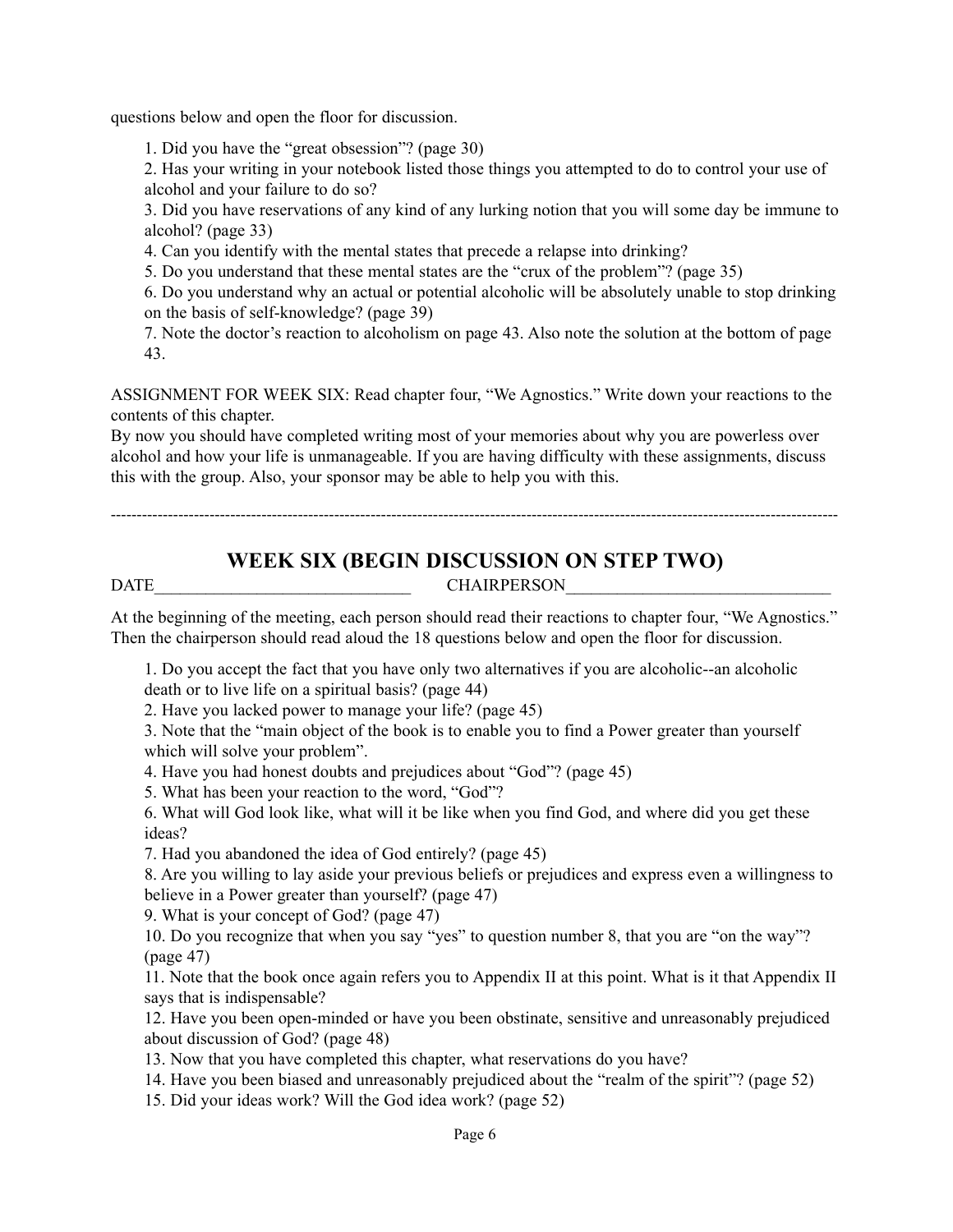16. Are you really ready to fearlessly face and answer the proposition that "either God is everything or he is nothing"? God either is or he isn't; what is your choice to be?

17. Do you believe that "when we drew near to God, God disclosed Himself to us?" (page 57) 18. Remember what is written on page 28: If what we have learned and felt and seen means anything at all, it means that all of us, whatever our race, creed or color are children of a living Creator with whom we may form a relationship upon simple and understandable terms as soon as we are willing and honest enough to try.

*Note: Next week, (week seven) begins discussion on Step Three. Make sure that everyone is comfortable with Steps One and Two before you make the transition into Step Three.* You are now at the end of our discussion on Steps One and Two. At this point, the group should decide whether to spend another week and review the first two Steps. Let your group conscience decide.

ASSIGNMENT FOR WEEK SEVEN: Write in your notebook what you can believe about a power greater than yourself. On another page, write what you cannot believe about God. These will be read aloud in the meeting next week.

As you go forward from this point, it is those things which you believe or which fit into your conception of God which you will be using. You can be comforted in knowing that "our own conception, however inadequate, was sufficient to make the approach and to effect a contact with Him." (page 46) Read pages 58 through the third paragraph on page 63 (i.e., through the part which concludes Step Three) of chapter five, "How It Works," and write down your reactions.

# **WEEK SEVEN (STEP THREE)**

## DATE CHAIRPERSON

 $--\frac{1}{2}$  , we have a set of the set of the set of the set of the set of the set of the set of the set of the set of the set of the set of the set of the set of the set of the set of the set of the set of the set of the

Each person should read their reactions to pages 58 through 63 and their writing on what they can and cannot believe about a power greather than themselves. Then the chairperson should read aloud the following 8 questions and open the floor for discussion.

1. Do you question whether you are capable of being honest with yourself?

2. Note the state of mind you are asked to have when you start the Steps–honesty, fearlessness, thoroughness and a willingness to go to any length.

- 3. What do half measures avail us?
- 4. Are you convinced that a life based on self-will can hardly be a success? (page 60)
- 5. Can you see the effects of self-centeredness in your life? How have you been self-centered?

6. Did you know that you could not reduce self-centeredness much by wishing or trying on your own power? (page 62)

7. Are you willing to make the decisions set fourth at the bottom of page 62?

8. Note the promises that follow the taking of Step Three as described at the top of page 63. Are you willing to take this Step?

Many groups at this point commit to one another that they are going to take this Step and then recite the Third Step Prayer together. (page 63)

This is the end of discussion on Step Three. Before proceeding, make sure that all team members are ready to go on to the Fourth Step.

**ASSIGNMENT FOR WEEK EIGHT:** Many readers find the instructions for Step Four confusing and complex. The following guide was written to clarify the Forth Step, as it is described in the Big Book, by breaking the process down into its basic components and putting them in order. Those who have taken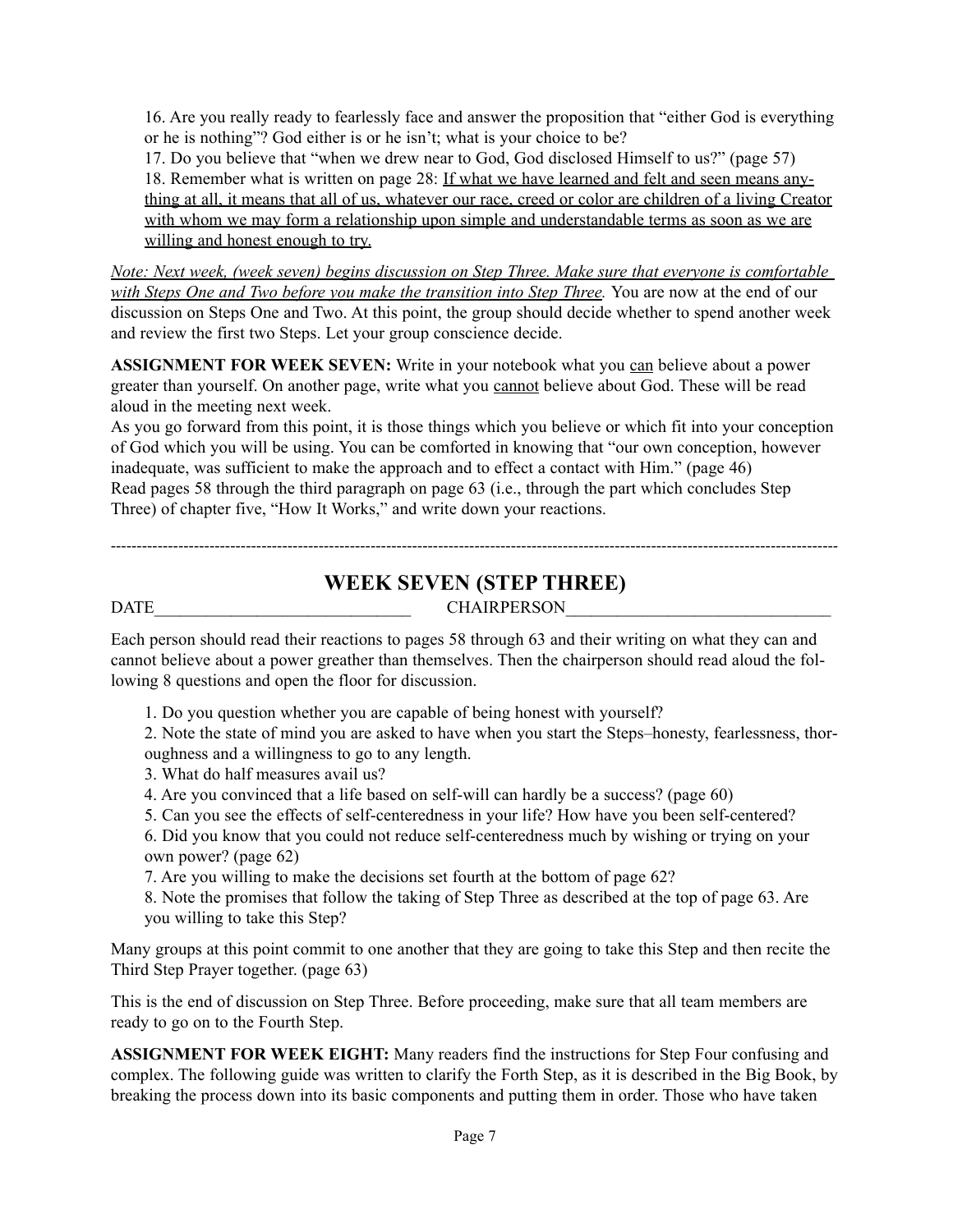this Step in accordance with the instructions given in the Big Book--including the inventory, the analysis, the study and prayer suggested by the book--have found it to be an exciting and rewarding experience. This experience is available to anyone who will complete, to the best of their ability, the following instructions in the order in which they are given.

#### **I. The time and purpose of Step Four**

Perhaps the greatest promise of the program of A.A. is that God, as you understand him, will do for you what you cannot do for yourself. This promise carries with it the obvious condition that you must do what you can.

When you have made the decision required by Step 3, the Big Book warns us "though our decision was a vital and crucial Step, it could have little permanent effect unless at once followed by a strenuous effort to face and be rid of the things in ourselves which have been blocking us (from God)...so we had to get down to causes and conditions. Therefore, we started upon a personal inventory."

#### **II. What do we seek?**

The inventory is described as a "fact-finding and fact-facing process." We are seeking the truth about ourselves and honestly taking stock of our lives. We are to search out the flaws in our makeup which caused our failure.

Throughout the book, *Alcoholics Anonymous*, it is stated that self, selfishness and self-centeredness were the root of our troubles. Being convinced that self, manifested in various ways, was what had defeated us, we considered its common manifestations. These common manifestations are grouped in three categories–resentment, fear and sex/relationships. Each of these is treated separately in the inventory.

#### **Inventory of resentments.**

The specific instructions for taking this Step are contained in the Big Book on pages 64 though 71. Weeks 8 through 10 deal with the resentment portion of the inventory. The portion of these instructions which pertain to the assignment for Week Eight is contained in the last three paragraphs on page 64 through the example on page 65. Read those paragraphs now.

#### **Preparation**

**1.** Purchase a spiral notebook and open it so that you have a blank page on both sides of the wire spiral. With a ruler or straight edge, divide each of these pages vertically so that when both pages are divided, you have a total of four columns (see illustration on next page). Turn the page and repeat this process until you divided several pages in this manner.

**2.** The columns on each page should be labeled as follows:

Column 1: Name Column 2: Cause Column 3: Affects my Column 4: Should be left blank for the time being.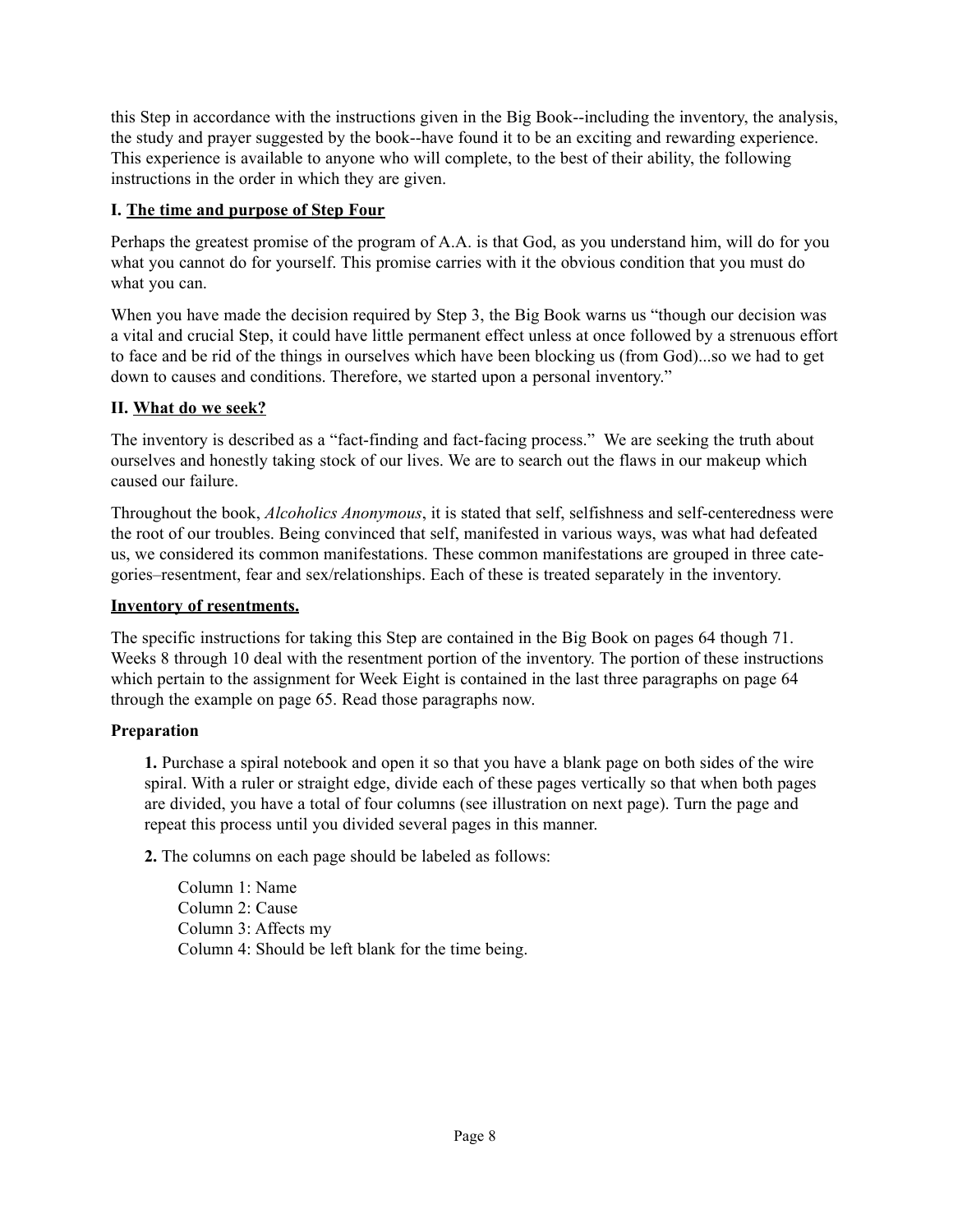|      |       | T.         |
|------|-------|------------|
| Name | Cause | Affects My |
|      |       |            |
|      |       |            |
|      |       |            |
|      |       |            |
|      |       |            |
|      |       |            |
|      |       |            |
|      |       | 法未决决决决     |
|      |       |            |
|      |       |            |
|      |       |            |
|      |       |            |
|      |       |            |
|      |       |            |
|      |       |            |
|      |       |            |
|      |       |            |
|      |       |            |
|      |       |            |
|      |       |            |
|      |       |            |
|      |       |            |
|      |       |            |
|      |       |            |
|      |       |            |
|      |       |            |
|      |       |            |
|      |       |            |
|      |       |            |
|      |       |            |
|      |       |            |
|      |       |            |
|      |       | 電          |

#### **Resentments–the number one offender**

From these thoughts or mental attitudes "stems all forms of spiritual disease". We are instructed to list all people, institutions or principles with whom we are angry or had resentments. What is a resentment?

**A.** Webster's Dictionary defines "resentment" as "indignation or ill will felt as a result of real or imagined offense." Webster then refers the reader to a word "anger" and gives other examples of this thought or feeling which include rage, ire, wrath, resentment and indignation. These words denote varying degrees of displeasure from anger (strong, intense and explosive) to the longer lasting resentment (ill will and suppressed anger generated by a sense of being wronged or being wrong).

**B.** In summary and broadly defined, we are dealing with a negative or unpleasant thought or feeling caused or generated by the real or imagined act, or failure to act, of a person, institution or principle.

**C**. Persons, institutions or principles may need some explantation. Remember you are a "person" and your action or failure to act may very well cause you to think or feel badly (guilt–a resentment at yourself). Institutions are any group of people–authorities, companies, governmental agencies or other organizations. A principle is a basic truth or law. Many of these basic truths or laws have, and do, offend us. For example:

•Alcoholism is an incurable, progressive disease.

•Honesty is the best policy.

•As you give, you receive (each of us suffers the consequences of his own action–no free lunch).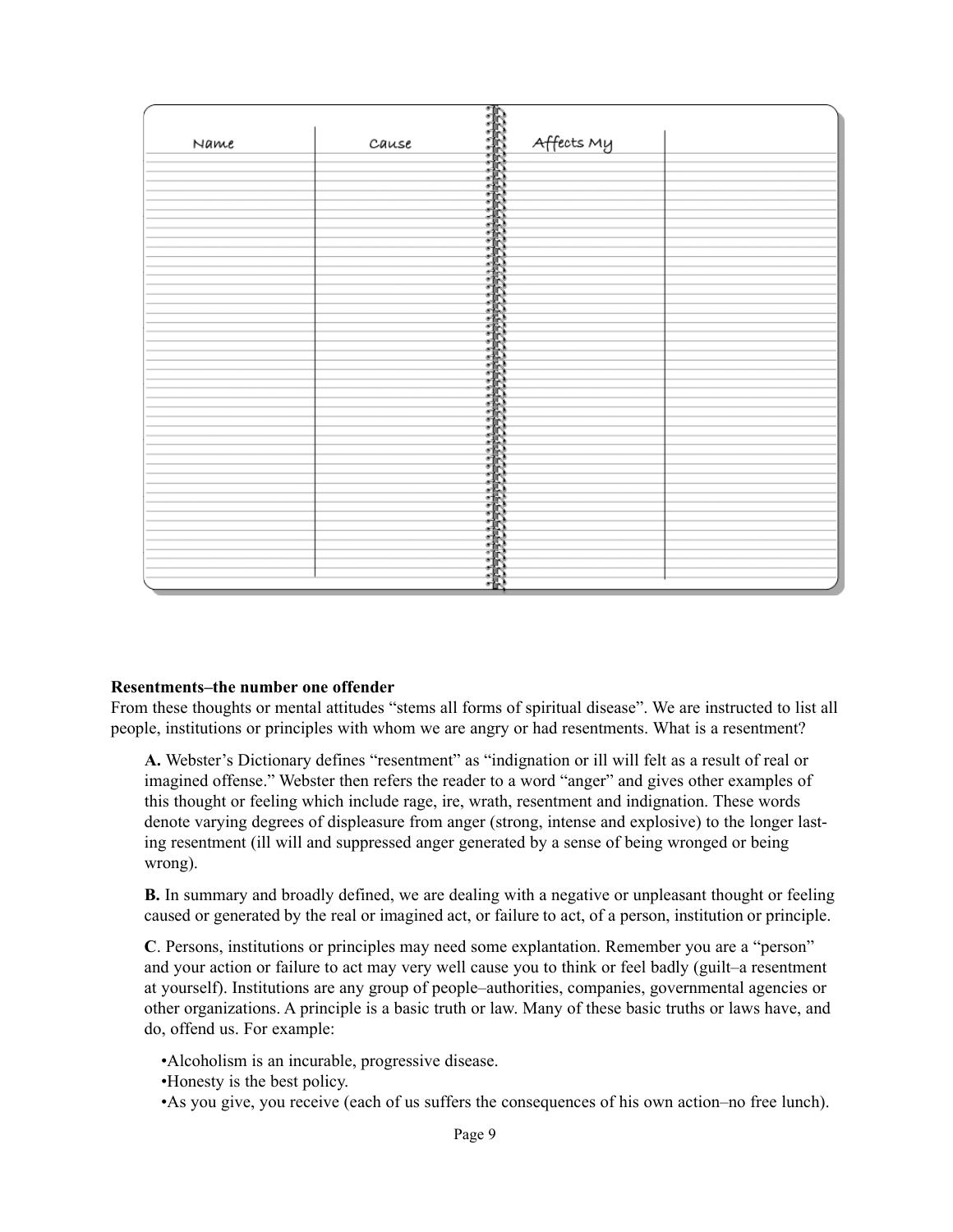•When you are disturbed, no matter what the cause, there is something wrong with you, etc.

# **Begin writing Step Four**

In column one of your notebook, under "Name", list the names of the people, institutions and principles which have or do cause you to have resentment as defined above. As you go,write a few words which describe each and every event or circumstance you can recall which causes you to resent the person, institution or principle. This should be written in column 2 , under "Cause," adjacent to each of the names in column 1. This is a very important part of the analysis; we learn from specific events–not from general complaints. For example, we learn very little from the complaint, "he was always lying", but we learn much from the specific, "he told me he wasn't married". See page 64 of the Big Book for an example. Repeat this process for each person, institution and principle for which you have or had a resentment.Column 1 and 2 should be complete for all your resentments before the next team meeting. Certain points should be remembered:

**1.** If you can remember the resentment, you should list it, even though you think you are "over it". Go back through your life–"nothing counts but thoroughness and honesty." If you have taken previous inventories in A.A. and are honestly over the resentments you listed then, don't rehash them now.

**2.** A review of family albums, school annuals and the like may help you be thorough. Some people write a short autobiography of their life to assist them in remembering resentments.

**3.** Do not concern yourself with whether you should or should not have the feeling; just make the list of names and causes–but nothing more at this point.

**4.** Throughout the taking of Step Five and thereafter, you will recall other people, institutions and principles which have caused these negative thoughts and feelings. You can add to this list at any time, but do not spend too much time worrying about how complete the list is. Simply do the best you can during the week before the next group meeting.

# -------------------------------------------------------------------------------------------------------------------------------------------- **WEEK EIGHT (BEGIN STEP FOUR)**

# DATE CHAIRPERSON

Discuss all the material contained in your assignment. Now that we are into the actual writing of the inventory, it is no longer necessary to write down your reactions to the material read. Open discussion should be on the assignment subjects and on columns 1 and 2 of your resentment inventory.

**ASSIGNMENT FOR WEEK NINE:** When you have completed listing all your "names" and "causes,"each resentment listed will be analyzed. Step Four will mean very little unless you come to really understand each resentment. The following procedure has proven helpful in this understanding and analysis:

In column 3, opposite each of the events you have listed in column 2, write down why this event or circumstance bothered you. Specifically ask yourself these questions:

- Did it affect my self-esteem (the way I think of myself or want others to think of me)?
- Did it affect my security?
- Did it affect my pocketbook?
- Did it affect my ambition (what I wanted or needed)?
- Was one of my personal relationships affected or threatened?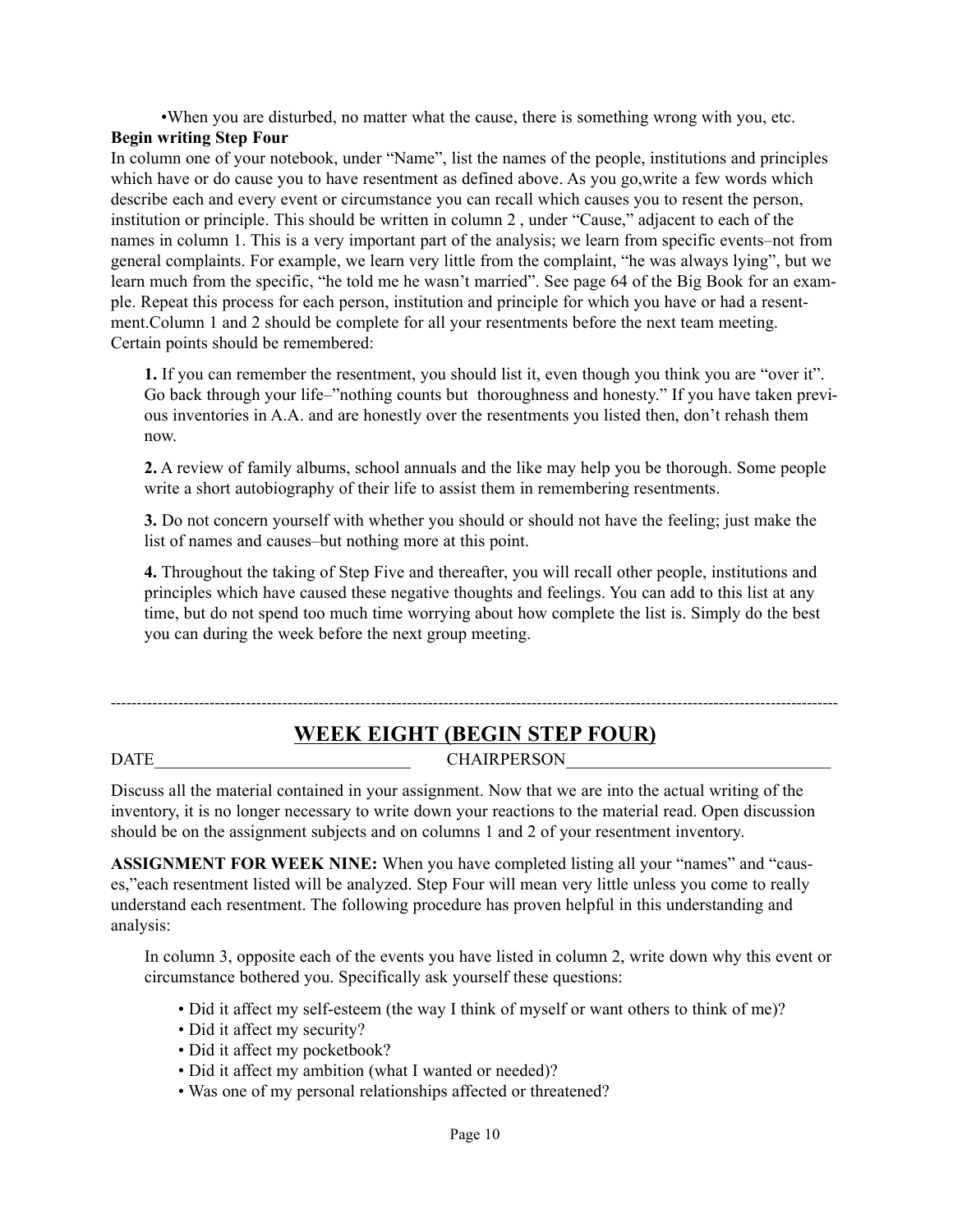• Do I have fear in connection with this resentment? If yes, then note the fear in column three and write a short description of the fear so that you analyze it later in the fears portion of your inventory.

• How does this resentment relate to pride, anger, lust, envy, gluttony, sloth or greed?

It is beneficial to write why each of these events or circumstances bothered you in your own words, as opposed to merely doing a checklist from the above. (How was your security affected? How did the event affect the way others think of you, etc?) If the effects listed above do not accurately describe the effect the event had upon you, write a few words to explain how you felt and how you were affected.

COMPLETE COLUMN 3 (THE "AFFECTS MY" ANALYSIS) OF YOUR RESENTMENTS ARISING FROM EACH OF THE EVENTS YOU LISTED IN COLUMN 2 BEFORE GOING FURTHER WITH THE INVENTORY.

--------------------------------------------------------------------------------------------------------------------------------------------

### **WEEK NINE (CONTINUING STEP FOUR)**

DATE CHAIRPERSON

Discuss all the material on the assignment pages and any problems the members of the team may be having in filling out the first three columns in their resentment analysis notebook. The chairperson may ask if anyone would care to talk about one or two of his/her resentments which are on the list. This sometimes serves as an "ice breaker" for some of the shyer members of the team. This also allows the newer members to see that their lists aren't so bad after all.

**ASSIGNMENT FOR WEEK TEN:** Below are intructions for completing column 4 of your resentment inventory.

Read and study the Big Book from the paragraph that begins at the bottom of page 65 through the second paragraph on page 67.

The Beginning Of Growth: As noted earlier, **it is a spiritual axiom that when I am disturbed, no matter what the cause, there is something wrong with me.** Now that you have listed and understand the resentment and how it affected you, having stopped blaming or "putting out of our mind the wrongs others have done", you can look for your own mistakes and learn from them. Take the following action:

1. In your notebook, at the top of the fourth column on each page, insert the words "My Faults."

2. For each person, institution or principle, honestly pray the Fourth Step prayer: "God help me show the same tolerance, pity and patience that I cheerfully grant a sick friend.  $\blacksquare$ a sick person; how can I be helpful to  $\cdot$  ? Save me from being angry. Thy will be done." From this point forward, we try to avoid retaliation or argument. Then ask yourself these questions:

a. Where have I been selfish, dishonest, self-seeking or frightened?

b. Where was I to blame?

3. As revealed by the above questions, write a paragraph describing your "faults" in the fourth column (opposite each person, institution or principle and event). You should have completed all four columns for your entire resentment inventory before the next meeting.

If you get stuck or have trouble admitting your faults to yourself, these ten questons based on the reading might help.

1. Did I simply conclude that the other person, institution or principle was wrong and ignore my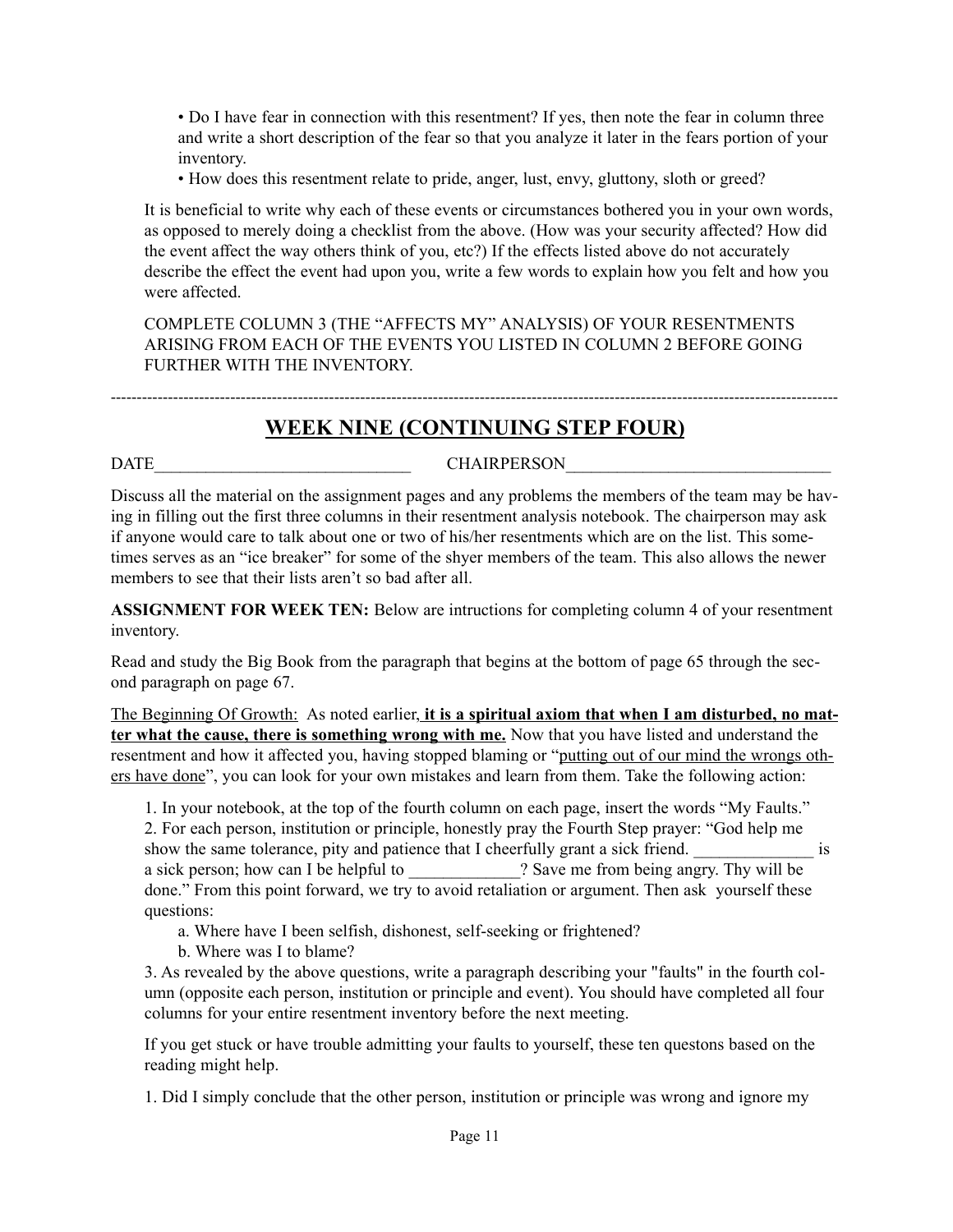own faults?

2. Did I make matters worse by fighting to have my own way?

3. Is it clear to me that a life which includes one of these resentments leads only to futility and unhappiness?

4. Has the resentment ever benefitted me in any way or have I squandered hours thinking about the resentment?

5. Do I understand that harboring these resentments separates me from the "Sunlight of the Spirit"? 6. Do I believe my resentments will lead me to the insanity of the first drink, and "with us, to drink is to die"?

7. Do I see that, while harboring resentment, the world and its people really dominate me?

8. Putting out of my mind the wrongs others had done, where was I to blame? (The inventory is mine, not the other persons.)

9. Am I willing to admit my wrongs honestly and to set these matters straight?

10. Do I recognize that other people have the same problem with life that I have had and many of them are spiritually sick?

You should have completed all four columns for your entire resentment inventory before the next meeting.Ask yourself these questions about each resentment and each event causing it:

--------------------------------------------------------------------------------------------------------------------------------------------

# **WEEK TEN (CONTINUING STEP FOUR)**

DATE GENERAL CHAIRPERSON

At the meeting, discuss the assignment. Everyone should now have completed the "resentment" portion of the Fourth Step inventory. In most groups, there are one or two members who are behind at this point and will need help. Please do not make a big deal of this–it is normal. Remember, you each committed to stay with the Step until all are caught up. Discuss the Step to this point. See what you, as a group, can do to assist those who are behind.

Keep in mind that the fourth column of the resentment section is the self-analysis in which you identify your fault in the resentments and appropriately titled The Beginning Of Growth on the assignment sheet. Open the discussion on "Resentments", the "number one offender"–we must be rid of them or they will kill us.

**ASSIGNMENT FOR WEEK ELEVEN:** Now that the resentment portion of the Fourth Step is complete, we will begin working on the fear inventory. Read from the third paragraph appearing on page 67 of the Big Book through the first three full paragraphs on page 68. Then take the following action:

I. Fear defined. Webster's Dictionary defines fear as a feeling of alarm or disquiet caused by the expectation of danger, pain, disaster or the like (being found out, being known for what you know or think you are). The Big Book tells us that the driving force in the life of most alcoholics is the self-centered fear that we will lose something we have or that we will not get something we need or want. Therefore, it is important to recognize when fear is affecting our thoughts and actions. In effect, you have begun to identify how fear has adversely affected you when you described what was affected in you by each of your resentments (if your security is threatened, you fear the loss of whatever makes you feel secure; if your relationships are threatened, you fear losing something you value in your relationships; if your ambition is affected, you fear not getting something you want etc.). Even when we have experienced real loss or hurt, the fears associated with loss of control usually have a greater impact on us than the actual loss. This being so, the third column of your resentment inventory is a good place to start identifying fears and their affects on you. Also remember, in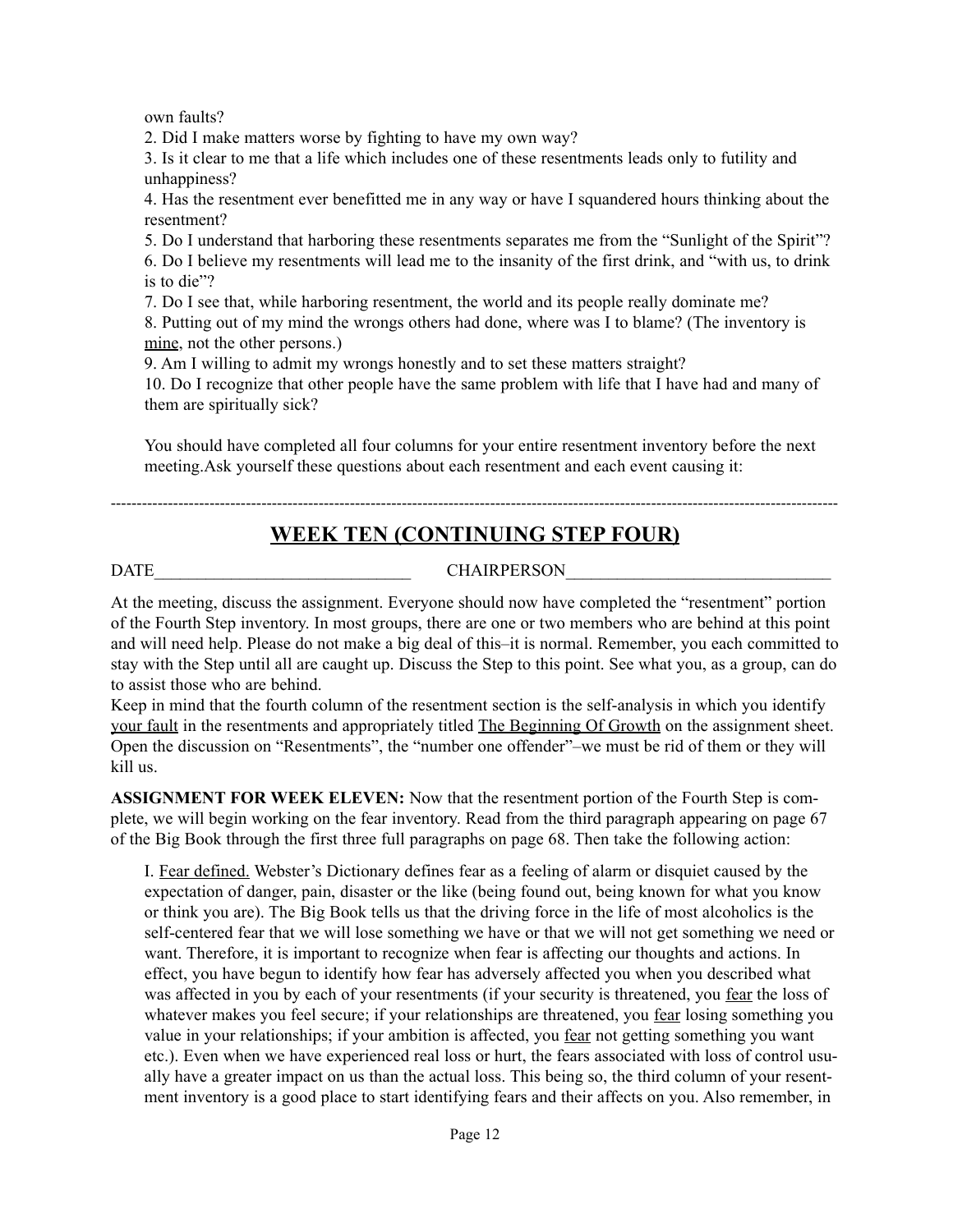the assignment for week nine, you have already asked yourself if you had other fears in connection with your resentments.

II. Listing of Fears. In your notebook, following the section on resentments, make a list of fears you have experienced throughout your life. Take each of the fears from the resentment section of your Fourth Step and list them. Then complete the list of times, places and circumstances which evoke this feeling (i.e. fear of growing old, intimacy, death, looking foolish, snakes, bugs, heights, the opposite sex, confrontation, etc.).

III. Analysis of Fear. Having listed each of the fears, we should now write a short analysis of these fears in our effort to understand them. The Big Book tells us that each of these fears set in motion chains of circumstances which brought about or caused us misfortune.

With regard to each, write a short paragraph answering these questions:

- 1. When did this fear occur?
- 2. Why do I have this fear?
- 3. Did you feel you could handle the situation as you saw it?
- 4. Do you have this fear because self-reliance failed?
- 5. If you could not handle the situation, who should you rely on?

6. Can you cite examples where this fear set chains of circumstances in motion which brought about misfortune?

7. How does this fear relate to selfishness or self-centeredness?

IV. Study and Prayer. When our fears have been listed and the above questions answered, the book *Alcoholics Anonymous* gives us the solution to fear in the second and third paragraphs on page 68. We are also given a short prayer in which we ask "Him to remove our fears and direct our attention to what He would have us be". This solution and prayer should be directed toward each of your fears.

# --------------------------------------------------------------------------------------------------------------------------------------------

# **WEEK ELEVEN (FEAR INVENTORY PORTION OF STEP FOUR)**

DATE CHAIRPERSON

Discuss your accomplishment on this part of the inventory process with each other. If possible, urge one of the bolder members to discuss some of the "fears" he/she has written down. Again, this may be the "ice breaker" to bring out some comments from the newer members.

**ASSIGNMENT FOR WEEK TWELVE:** Begin Sex/Relationships portion of your inventory. This aspect of the inventory is covered in the book *Alcoholics Anonymous* from the last paragraph on page 68 through the end of chapter five. This material should be read at this point.

I. Scope of Inventory. This portion of the inventory begins by clearly discussing sexual relationships. However, in the last sentence of the last paragraph ending on page 70, it states "we have listed the people we have hurt by our conduct and are willing to straighten out the past if we can". This sentence indicates a broader view of our relationships. It is important and it is therefore suggested that we review our relationship with each of the important people in our lives, as well as, all sexual relationships.

II. Preparing a List of Relationships. Following fears in your inventory book, list the names of the persons to be studied. These should include both sexual and other relationships including family, business, friends, etc.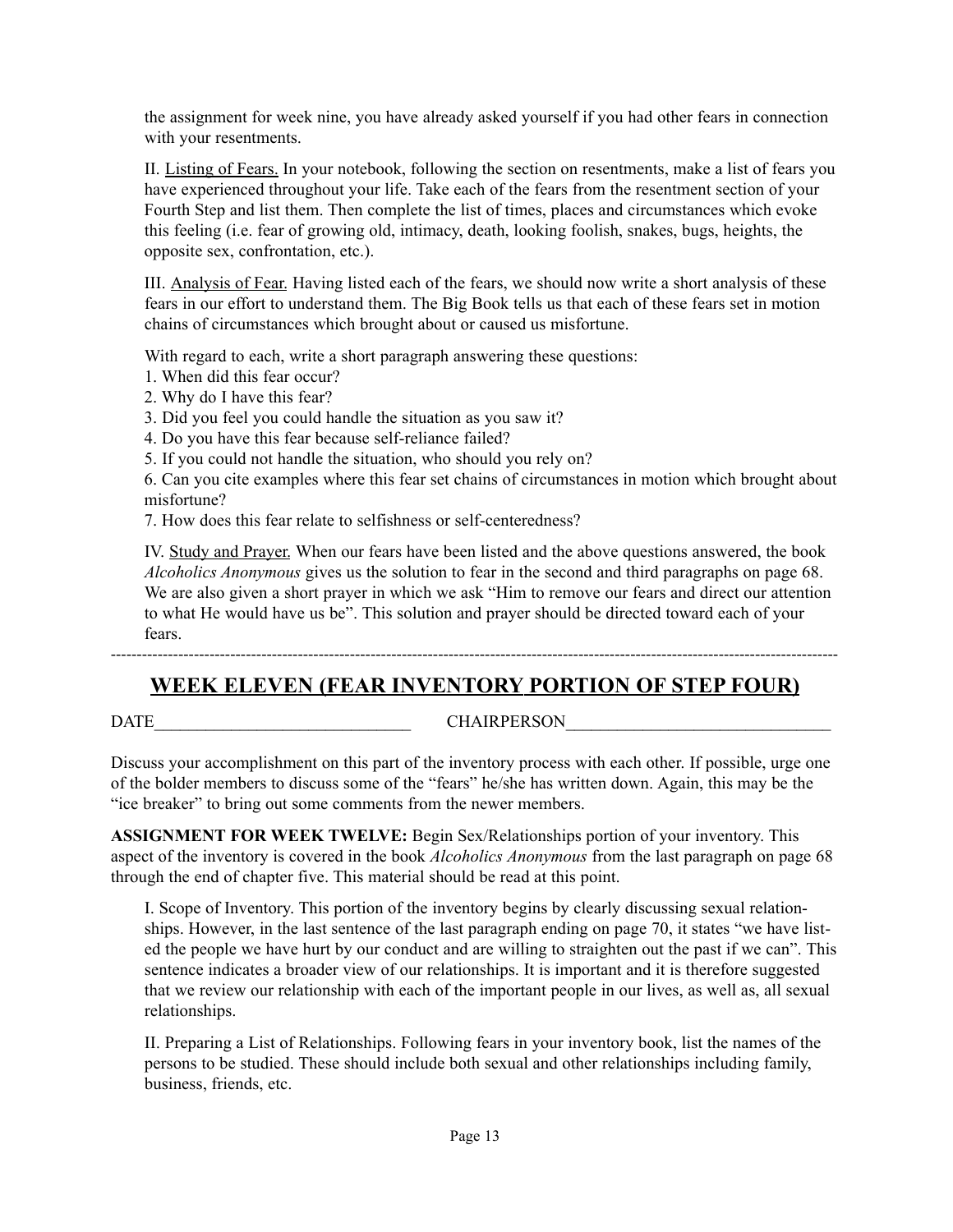III. With respect to each person named on your list of relationships, write a short paragraph which answers the following questions: (Remember to be specific)

- 1. Was I selfish in this relationship?
- 2. Was I dishonest in this relationship?
- 3. Was I inconsiderate in this relationship?
- 4. Whom did I hurt?
- 5. Did I arouse jealousy?
- 6. Did I arouse suspicion?
- 7. Did I arouse bitterness?
- 8. Was I at fault?
- 9. What should I have done?

IV**.** Study and Prayer. Through study and prayer, we seek to shape sane and sound ideals for our future sex life and our relationships. Whatever our ideals turn out to be, we must be willing to grow toward them. We must be willing to make amends for past wrongs, providing we do not bring about still more harm in so doing. In prayer and meditation we ask God what we should do about each specific matter, and we are told the right answer will come if we want it.

On page 70, in the first paragraph, we are given instructions on how to proceed toward our new ideal.

In summary, we are told to "pray for the right ideal, for guidance in each questionable situation, for sanity and for strength to do the right thing." In these troublesome areas we are told to throw ourselves into helping others.

--------------------------------------------------------------------------------------------------------------------------------------------

# **WEEK TWELVE (COMPLETE STEP FOUR- SEX/RELATIONSHIPS)**

#### DATE GHAIRPERSON

Discuss all the material spelled out in the assignment sheet for this week.

Your writing on sex should only be discussed in generalities. No specifics or war stories are needed, lest matters of pride and self-centeredness become involved in the meeting.

Discuss your accomplishments at this point.

Reread the last two paragraphs of chapter five in the Big Book. It is also helpful to read chapter four of the Twelve Steps and Twelve Traditions at this point.

Review your inventory. Have you left out anything? Have you failed to list any event or subject, the memory of which, causes you to be uncomfortable? If so, you should write it down now.

Perhaps one of the more experienced members would like to bring out one of his/her "most embarrassing" points of an earlier inventory–just to give an example of how silly some of that "stuff" was we had hidden so long.

Make sure everyone is ready to go on to the next Steps. The group may decide to take another week or two on the inventory process if some members are not caught up.

**Congratulations! You have completed Step Four!!** Aren't you glad you stuck it out?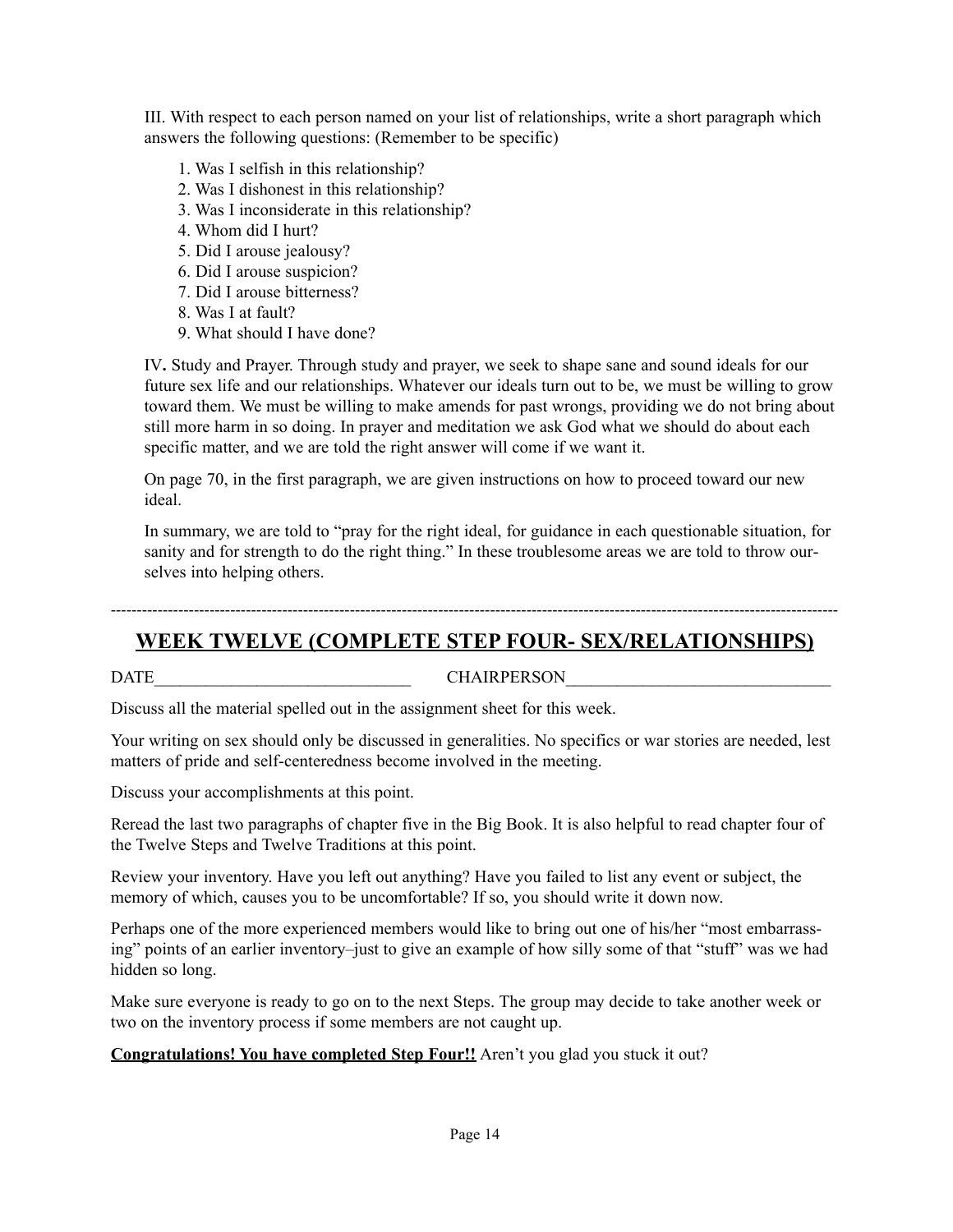#### **ASSIGNMENT FOR WEEK THIRTEEN:**

1. Read pages 72 through the first full paragraph on page 75 in chapter six, "Into Action" of the Big Book.

2. Find someone with whom to take the Fifth Step and set a definite date for taking it with that person.

# -------------------------------------------------------------------------------------------------------------------------------------------- **WEEK THIRTEEN (STEP FIVE)**

DATE\_\_\_\_\_\_\_\_\_\_\_\_\_\_\_\_\_\_\_\_\_\_\_\_\_\_\_\_\_\_ CHAIRPERSON\_\_\_\_\_\_\_\_\_\_\_\_\_\_\_\_\_\_\_\_\_\_\_\_\_\_\_\_\_\_\_

Discuss pages 72 through 75 of "Into Action". Does everyone agree that now is the time to take the Fifth Step? Does anyone have any reservations about taking this Step?

Has everyone made a definite appointment to take the Fifth Step? (It should be completed before the next meeting)

#### **ASSIGNMENT FOR WEEK FOURTEEN:**

- 1. Read the first two paragraphs on page 76 of the Big Book.
- 2. Read chapters six and seven in *The Twelve Steps and Twelve Traditions***.**

--------------------------------------------------------------------------------------------------------------------------------------------

# **WEEK FOURTEEN (STEPS SIX & SEVEN)**

### DATE CHAIRPERSON

Discuss the two paragraphs on page 76 of the Big Book and also the material you read in chapters six and seven of the *The Twelve Steps and Twelve Traditions***.**

Each member of the team should now have a list of his/her character defects which have been recognized through the study and participation in Steps 4 and 5. These are the things which "stand in the way of your usefulness to your fellows", and which "separate you from the Grace of God".

Do you have any character defects which do not stand in the way of your usefulness to you fellows?

Discuss willingness and humility and what they mean in the context of the Steps.

Do you feel that you can remove your character defects by just trying to do so? Can you do it by yourself?

There is a powerful prayer (Seventh Step Prayer) in paragraph two on page 76 of the Big Book. Make sure everyone is aware of it and encourage them to try it in private.

#### **ASSIGNMENT FOR WEEK FIFTEEN:**

Read the third paragraph on page 76 of the Big Book. Read chapter 8 of *The Twelve Steps and Twelve Traditions*. Create a list of people you have harmed. Note that the reading in the big book assumes you will include the names of everyone from your Fourth-Step inventory. If you have harmed anyone who was not included in your Fourth-Step inventory, you should add them to your Eighth-Step list now.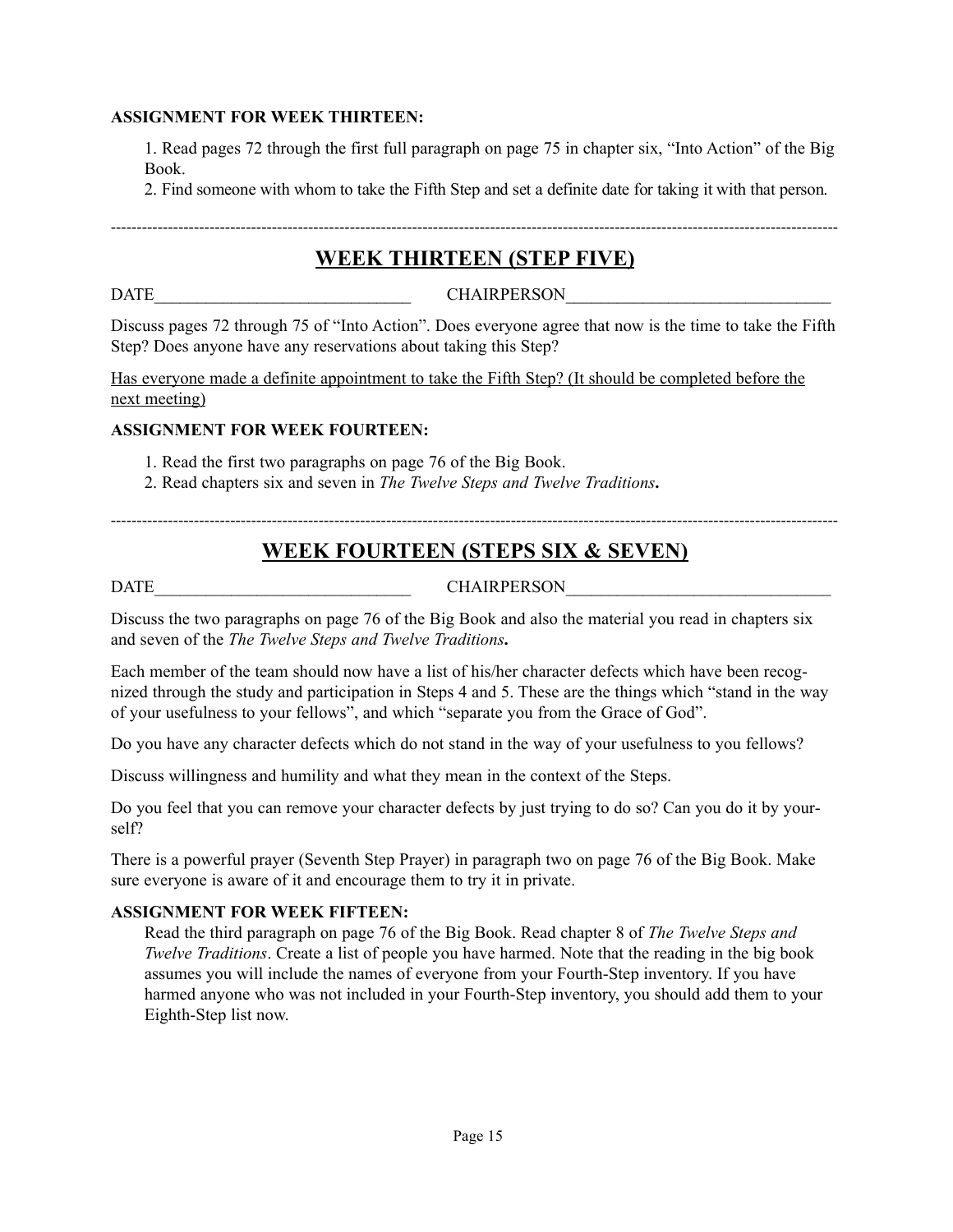# -------------------------------------------------------------------------------------------------------------------------------------------- **WEEK FIFTEEN (STEP EIGHT)**

DATE CHAIRPERSON

Discuss the material you have read in the Big Book and *The Twelve Steps and Twelve Traditions* on Step Eight.

1. Do you agree that everyone on your Fourth-Step inventory should be included on your Eighth-Step list? (page 76)

2. Step Eight in *The Twelve Steps and Twelve Traditions* reminds us that now is the time when we should redouble our efforts to make an unsparing survey of the wreckage we have left in our wake (p.77), is there anyone you have harmed who is not on your inventory? Discuss this with the group.

### **ASSIGNMENT FOR WEEK SIXTEEN:**

1. Read from the third paragraph on page 76 through the middle of page 84 of the Big Book.

2. Read Step Nine in *The Twelve Steps and Twelve Traditions*

3. Before the next group meeting, go over each of the names on your Eighth-Step list with your sponsor. With your sponsor's guidance, review each case, one by one, to determine whether your making amends would harm that person or someone else. Categorize the names on your list into three groups: (1) those who can be approached with amends immediately, (2) those cases where action ought to be deferred, (3) those cases where you cannot make restitution at all.

4. Begin making amends as soon as possible. It is a good idea to review each case with your sponsor shortly before making the amends. This will help you stay aware of what your true motives are and avoid further harm to anyone.

--------------------------------------------------------------------------------------------------------------------------------------------

# **WEEK SIXTEEN (STEP NINE)**

### DATE CHAIRPERSON

Discuss the material you have read in the Big Book and *The Twelve Steps and Twelve Traditions* on Step Nine.

1. Have you any misgivings about Step Nine? (page 76)

2. Do you feel afraid, uneasy or anxious about going to some of these people? Talk about it in the group.

3. What is your real purpose in doing this Step? (page 77)

4. Is timing important in this Step?

5. Can you approach the people on your Eighth-Step list in a helpful and forgiving spirit? (page 77)

6. Do you recognize that nothing worthwhile can be accomplished until you clean your side of the street? (page 78)

7. Is it important that you be praised for your Ninth-Step efforts? (page 78)

8. Do you understand the importance of losing your fear of creditors? (page 78)

9. Have you discussed with your sponsor any criminal offenses you may have committed and which may still be open? If not, you certainly should do so. (See page 79)

10. Do you understand how your Ninth Step may harm other people? (page 79)

11. Have you studied your domestic troubles and the harm that may have been caused in these areas?

12. Do you understand the importance of not creating further harm by creating jealousy and resentment in a "tell all" session? (page 81)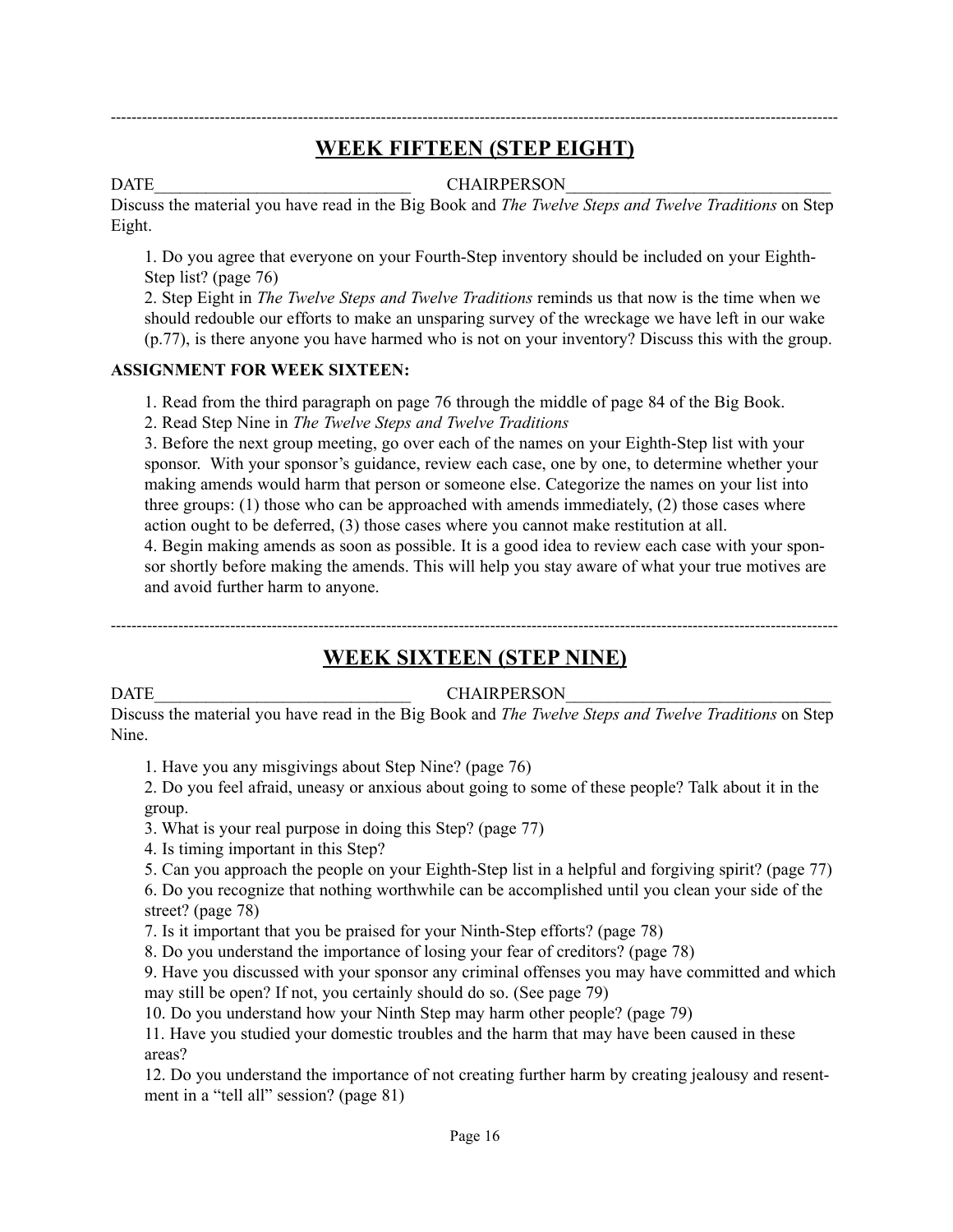13. What does the author mean when he says the spiritual life is not a theory–we have to live it? (page 83)

14. Do you see that, in taking the Ninth Step, you should be sensible, tactful, considerate and humble without being servile or scraping? (page 83)

15. Are you experiencing the promises set fourth on pages 83 and 84 of the Big Book?

#### **ASSIGNMENT FOR WEEK SEVENTEEN:**

1. Read the remaining text of chapter 6 in the Big Book. Step Ten discussion begins at the second full paragraph on page 84. Step Eleven begins at the bottom of page 85.

2. Chapters ten and eleven of the *The Twelve Steps and Twelve Traditions* should also be read.

--------------------------------------------------------------------------------------------------------------------------------------------

### **WEEK SEVENTEEN (STEPS TEN & ELEVEN)**

DATE CHAIRPERSON

Discuss the material you have read on Steps 10 and 11.

1. What are the specific instructions outlined for the taking of Step Ten?

2. Is Step Ten only to be taken in the morning and in the evening "upon retiring"?

3. What do we watch for?

4. Note that "by this time sanity will have been returned–we will seldom be interested in liquor".

(page 84) Is this the sanity referred to in Step Two?

5. What is the proper use of will power? (page 85)

6. What is the suggestion for taking the Eleventh Step on a daily basis?

7. What do you watch for?

8. Do you practice this Step on a daily basis?

9. Do you follow the procedure outlined on pages 86 & 87 regarding your daily morning meditations and the way you proceed through your day?

10. Has your attitude about a power greater than yourself changed since you studied the chapter, "To the Agnostics"?

#### **ASSIGNMENT FOR WEEK EIGHTTEEN:**

Read chapter seven in the Big Book, "Working With Others".

# **WEEK EIGHTTEEN (STEP TWELVE)**

--------------------------------------------------------------------------------------------------------------------------------------------

DATE CHAIRPERSON

Discuss chapter seven. Discuss "Having had a spiritual awakening as a result of these Steps". Discuss the following questions:

1. What are the step-by-step requirements for a Twelfth Step? Have you tried it?

2. Share your experience with the group. In cases where the alcoholic has not responded, have you worked with his family?

3. Did you offer them your way of life and what were the results in this situation?

4. Do you believe that you should "burn the idea into the consciousness of every man that he can get well regardless of anyone? The only condition is that he trust in God and clean house?"

5. What are the principles we are to practice in all our affairs? Discuss these principles.